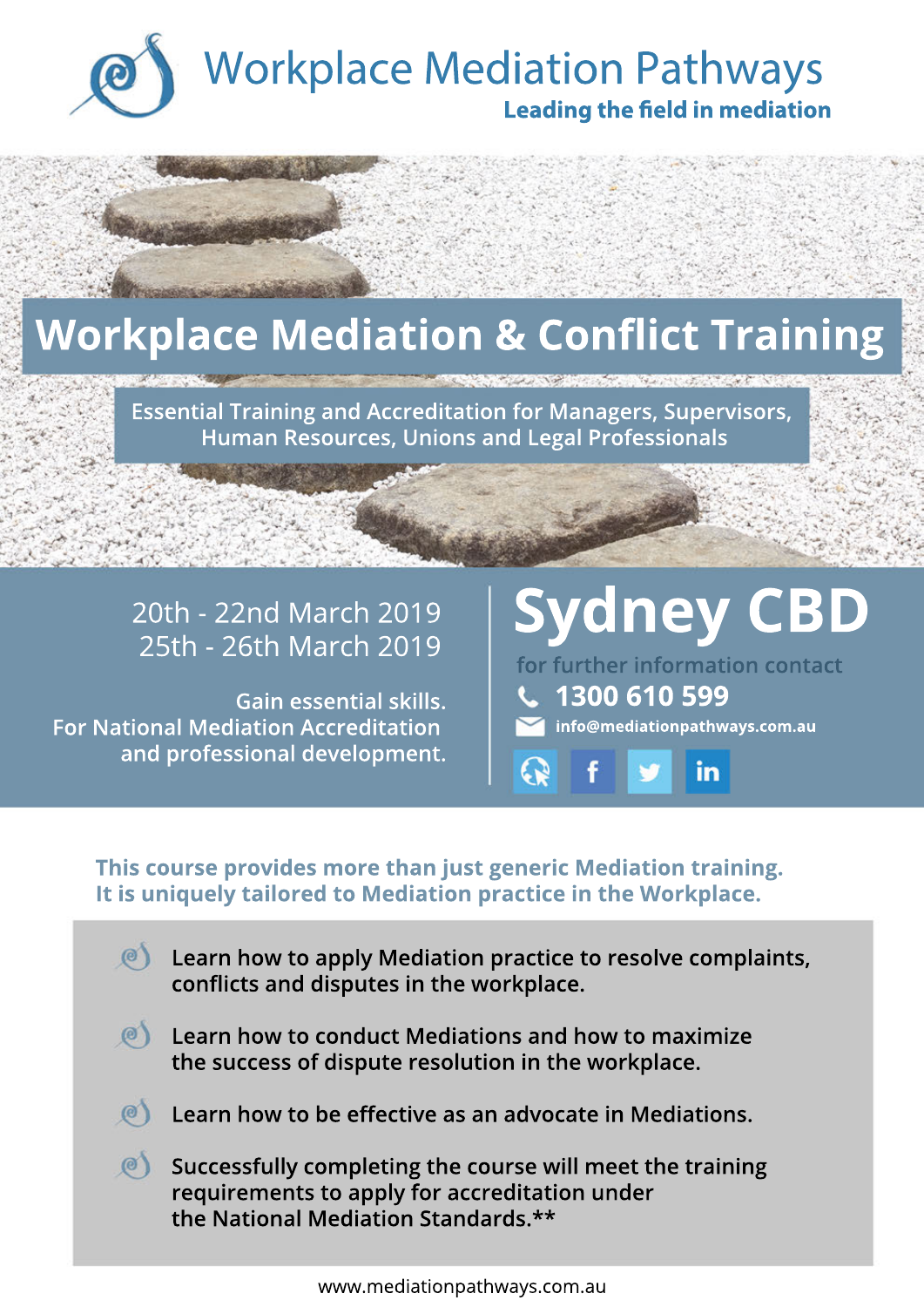#### **Learning Outcomes**

This course provides participants with the knowledge and skills:

- $\circ$ to conduct a mediation
- $\mathcal{O}$ to effectively apply skills and techniques to mediation and workplace conflict
- $\mathcal{O}$ to manage mediation processes within the workplace
- $\circledcirc$ to understand the nature of workplace conflict
- $\mathcal{O}$ to be able to identify when internal or external mediation is appropriate
- $\circledcirc$ to understand where mediation fits with other policies, processes and legislative framework
- $\mathcal{O}$ to understand the role of HR/ ER in mediation
- $\mathcal{O}$ to create sustainable solutions



#### **Why this course**

- $\mathcal{O}$ The trainers have significant experience in mediating workplace disputes, and with various interventions to manage complaints and conflict in the workplace.
- $\mathcal{O}$ The course provides an opportunity to discuss challenging workplace conflict and dispute issues with other workplace professionals and experienced dispute resolution practitioners.



- Role plays and scenarios are workplace specific.
- $\mathcal{O}$ Experienced guest speakers from HR, Organisational Psychology and Employment Law.
- $(0)$ All coaches and Assessors are experienced workplace mediators.
- $\mathcal{O}$ Successfully completing course meets training requirements to apply for accreditation.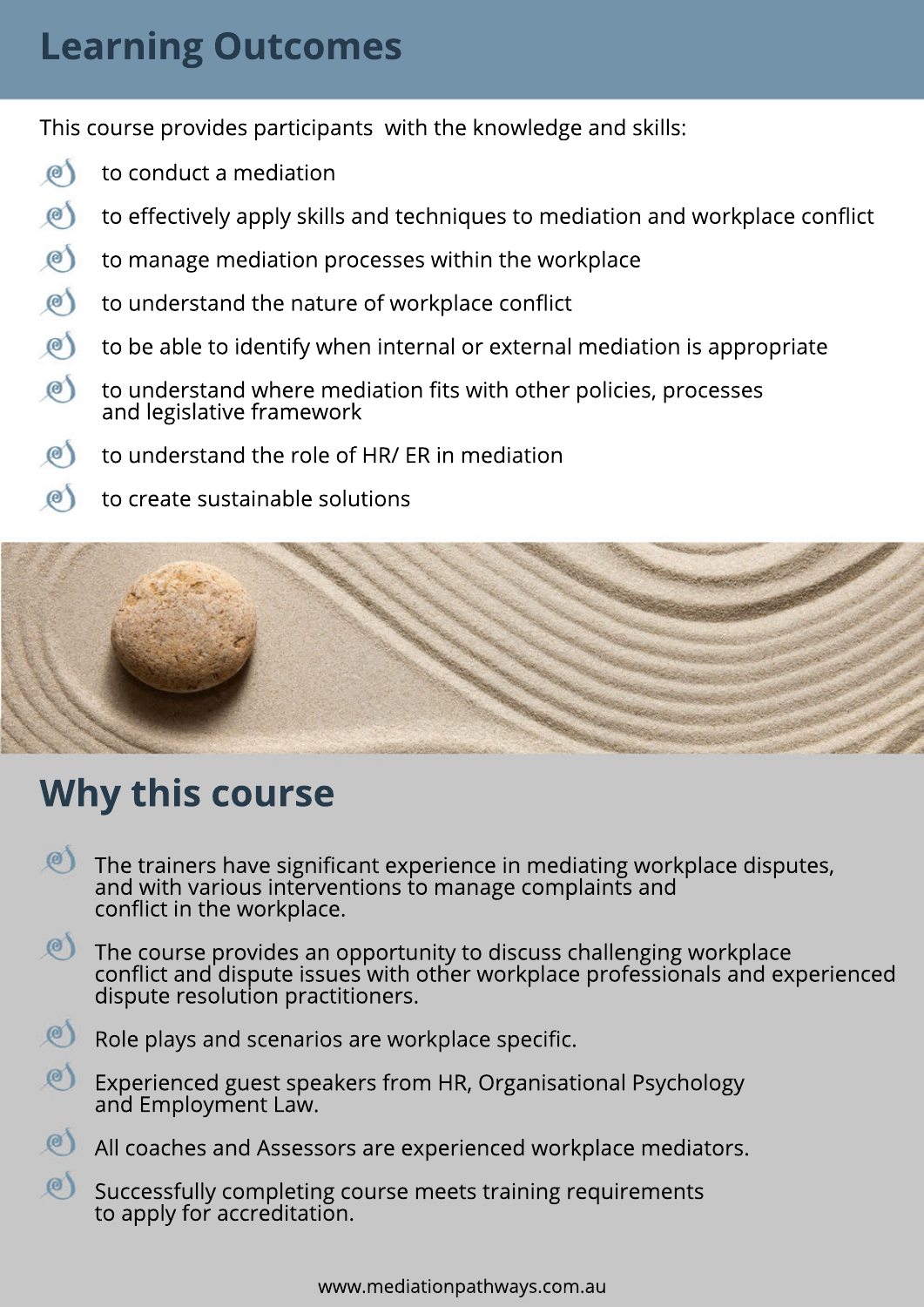#### **Training components:**

The course combines presentations, role play scenarios and group exercises. It is a highly experiential and interactive course.

Participants benefit from one to one coaching from experienced practitioners while practicing as a Mediator.

Those wishing to be assessed in order to demonstrate competency or apply for accreditation under the National Mediation Standards will be assessed as a Mediator in a role play demonstration of 1.5 hours.

#### **The Trainers:**

**Principal trainer, Salli Browning,** is a former CEO of one of Australia's leading ADR agencies and one of Australia's most experienced workplace Mediators. She has conducted hundreds of Mediation courses in Australia and in South East Asia.

Co trainers are experienced in workplace matters and experienced trainers.

#### **Participants Feedback**



"The course has changed the way I address conflict situations. I now often 'information gather' from a person and allow them to air a complaint as they see it,prior to narrowing down those issues and then generating options."

"I think the course has really taught me how to listen and respond. It has significantly increased my genuineness of listening and how important (and useful) it is for complainants to feel listened to."

"I will recommend your course to others who are looking for skills in this area. It was engaging and quality training."

"It made me understand how to think differently and remain neutral in my role as a HR Manager. I have modified the way I conduct investigations, negotiations etc to ensure that I remain neutral to all parties."

#### **Duration**

The course runs over **5 days** to meet the National Mediation Accreditation Standards of 38 hours. *(The Standards require an assessment of 1.5 hours, which is included in the final day of the course).* 

Alternatively participants who do not wish to apply for National Mediation Accreditation can attend for **4 days** only.

www.mediationpathways.com.au